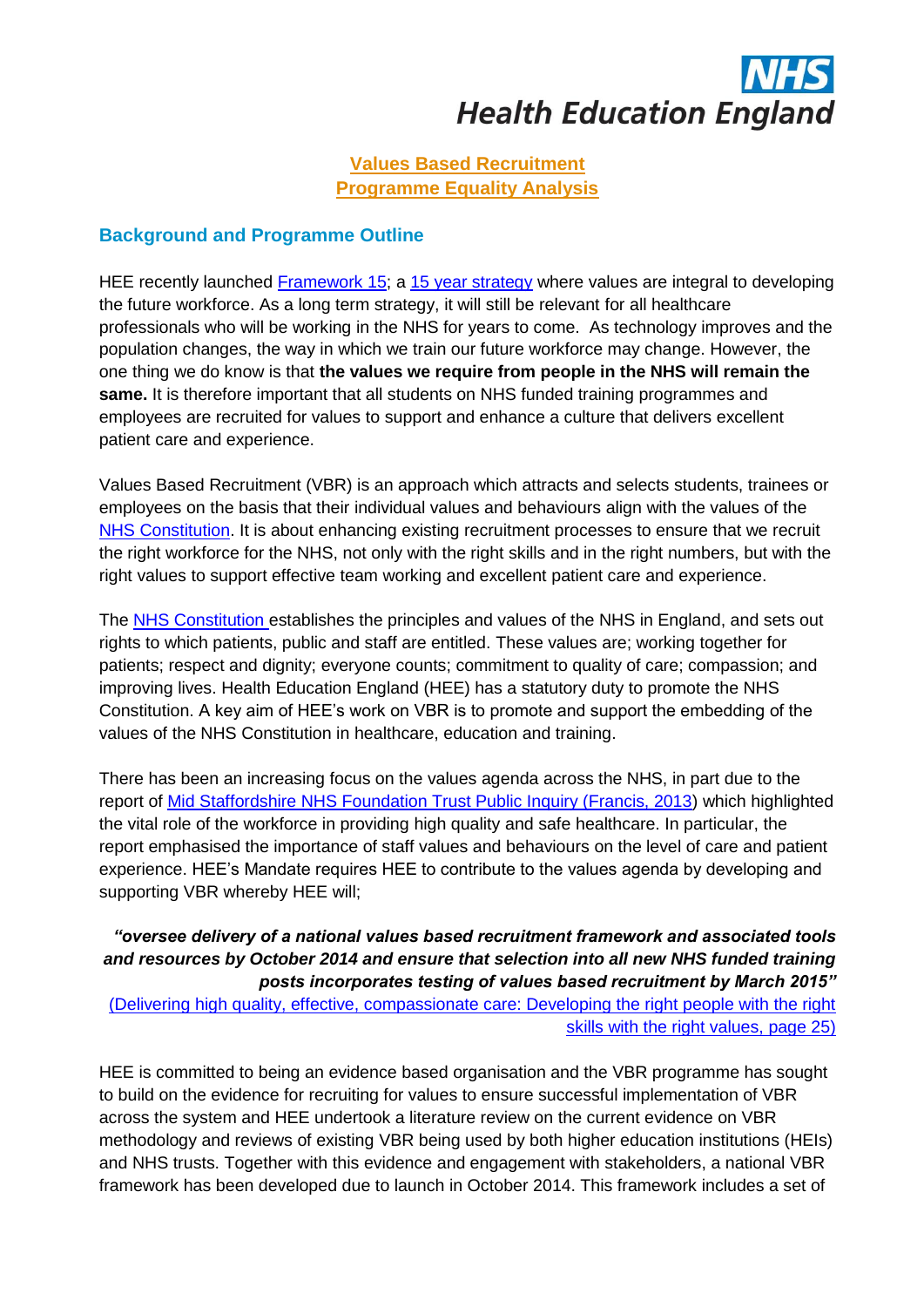national core requirements which mandates HEI's to (and encourages NHS employing organisations to) recruit every candidate using a structured interview, which includes an assessment of values, on an individual, face to face basis. The core requirements also mandate that patients and public must be included at some point in the recruitment process for assessment of values and that values must be embedded in curricula, induction and training. The framework also includes a set of resources and guidance to support organisations to recruit for values in this way.

Patient and public involvement in the recruitment process can be conducted in a range of ways; in planning, developing, assessing, induction and training. A sample of the ways we expect organisations to include patients and the public in the values based recruitment process can be seen in the national VBR framework [here.](http://hee.nhs.uk/wp-content/blogs.dir/321/files/2014/10/VBR-Framework.pdf)

The outcome of the programme will ensure that all students/trainees are recruited to NHS funded training programmes for the values of the NHS Constitution. NHS employers will also be encouraged and supported to do with same with new recruits. This programme aims to positively affect patients, trainees, employees and recruiters.

## **What evidence has been considered?**

An extensive literature review was conducted to determine best practice recruitment methods which could apply to values assessment. As part of this literature review, there are some sources from within the selection literature which specifically relate to the wider equality and diversity agenda, although do not evidence specific protected groups individually. This literature has been used to develop the framework and its resources and guidance documents. Two of these sources have been summarised briefly below:

• Ployhart and Holtz (2008) who highlight a series of selection strategies which are hypothesised to minimise sub-group differences, many of these relate to the importance of assessing beyond cognitive attributes (which VBR by its very nature is promoting). They also emphasises the importance of factors such as undertaking a job analysis and attending to the applicants' perspective in the design of measures. Outputs of this VBR programme therefore relate to best practice based on job relevant criteria rather than that of any of the protected characteristics.

*(Ployhart, R.E., & Holtz B.C. (2008). The diversity-validity dilemma: strategies for reducing racioethnic and sex subgroup differences and adverse impact in selection. Personnel Psychology, 61, 153 – 172)*

 Hough and Oswald (2000) promote the value of taking a structured approach (particularly to interviewing) in terms of minimising adverse impact on protected groups. (*Hough L. M., & Oswald F. L. (2000). Personnel selection: Looking toward the future— Remembering the past. Annual Review of Psychology, 51, 631–664.)*

The guidance documents included in the framework also include specific practical information about how to make a fair assessment and reasonable adjustments for protected groups.

The literature review also established 16 evaluation criteria which have been used to critic existing examples of potential good practice and by which the framework encourages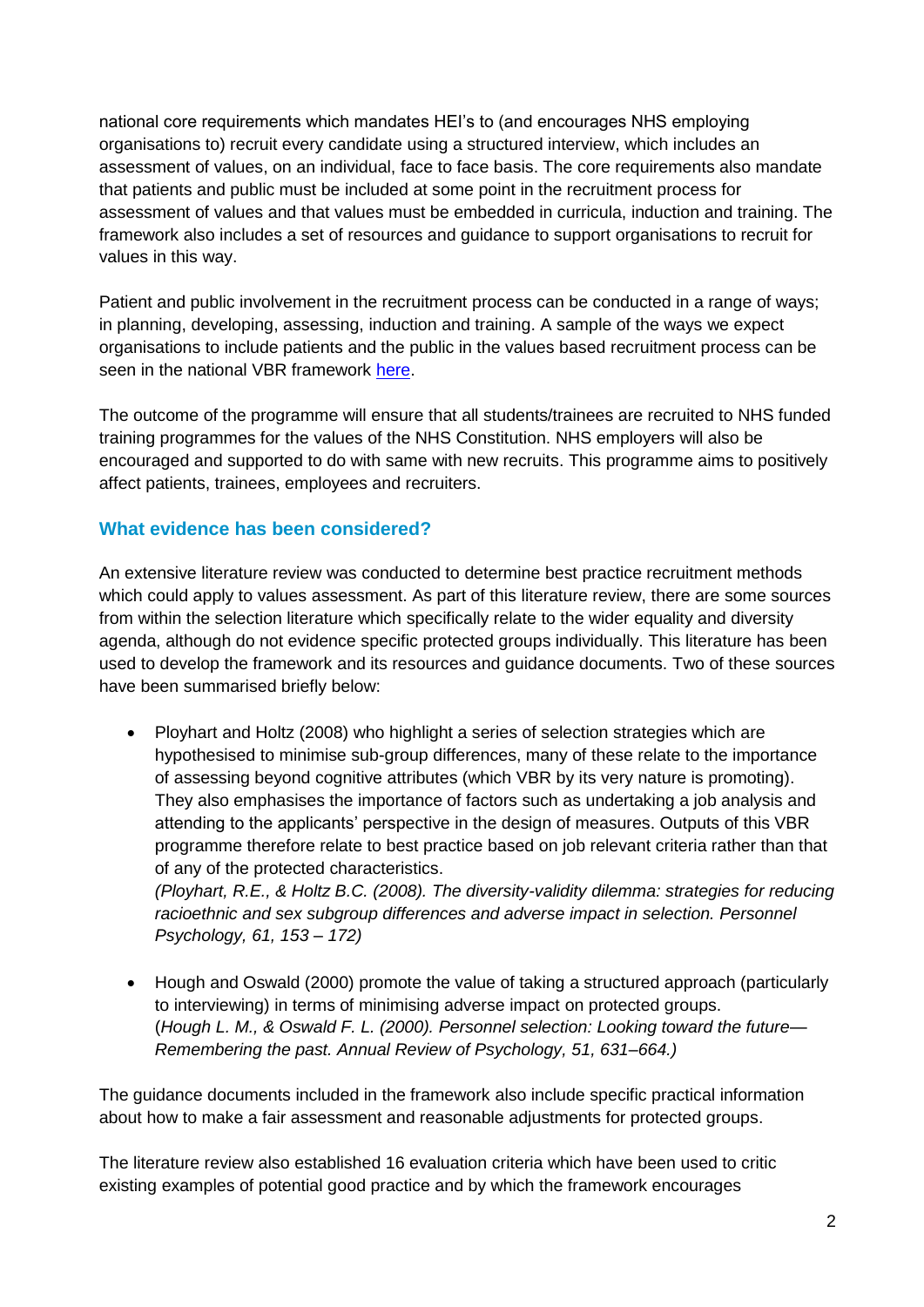organisations to take into consideration when developing and evaluating new VBR methods. The full list of criteria can be seen in Appendix 1 and one of these criteria is 'Fairness, promotes diversity and widening access'.

The values recruited for, in this programme, are those of the NHS Constitution which are values developed with patients and the public and are ones which are considered accessible to all and appropriate for all groups. Engagement with patients and the public has shown that these are the expectations that they have of NHS staff/trainees providing healthcare to them.

## **What will or did you change in order to ensure equality is integral to the programme?**

The VBR programme provides core requirements, resources and guidance for recruiting managers which will support the way in which they recruit. In this sense, it has a direct effect on recruiting managers. The framework and resources are provided to recruiting managers to use as best practice methodologies in conjunction with employment law and organisational HR and equality and diversity policies. i.e. resources may need to be adjusted by organisations, in line with local HR/E&D policies, to ensure resources are accessible and usable for all.

The VBR programme will also have an indirect effect on the way in which students and employees are recruited into the NHS and also ultimately on the care and experience of NHS patients. As above, the values recruited for in this programme are those of the NHS Constitution and are ones which have been tested and are considered accessible to all and appropriate for all groups.

## **What positive impacts have been identified and which groups will they affect?**

#### **Specific positive impacts on race and disability**

This VBR programme promotes individual structured, face to face interviews to assess values which, in comparison to group or unstructured interviews, presents a positive impact on candidates with a disability for example or where English is their second language. An individual face to face structured interview does not only allow 1 on 1 time, it allows the recruiter to make reasonable adjustments for that person.

## **For all protected groups**

Currently, there is much variation in standards of recruitment practice and the outcomes of this programme are set to change practice in a standardised way which promotes best practice methodology. This best practice methodology of recruiting is based on job relevant criteria rather than that of any of the protected characteristics and therefore has a positive impact on all protected groups (including race, gender, disability, age, sexuality, religion or carers).

As the mandated individual, face to face interviews are also required to be structured, it will ensure that fair and unbiased assessments are made about a person. The means by which to conduct fair and unbiased assessment have been reiterated in another output of the VBR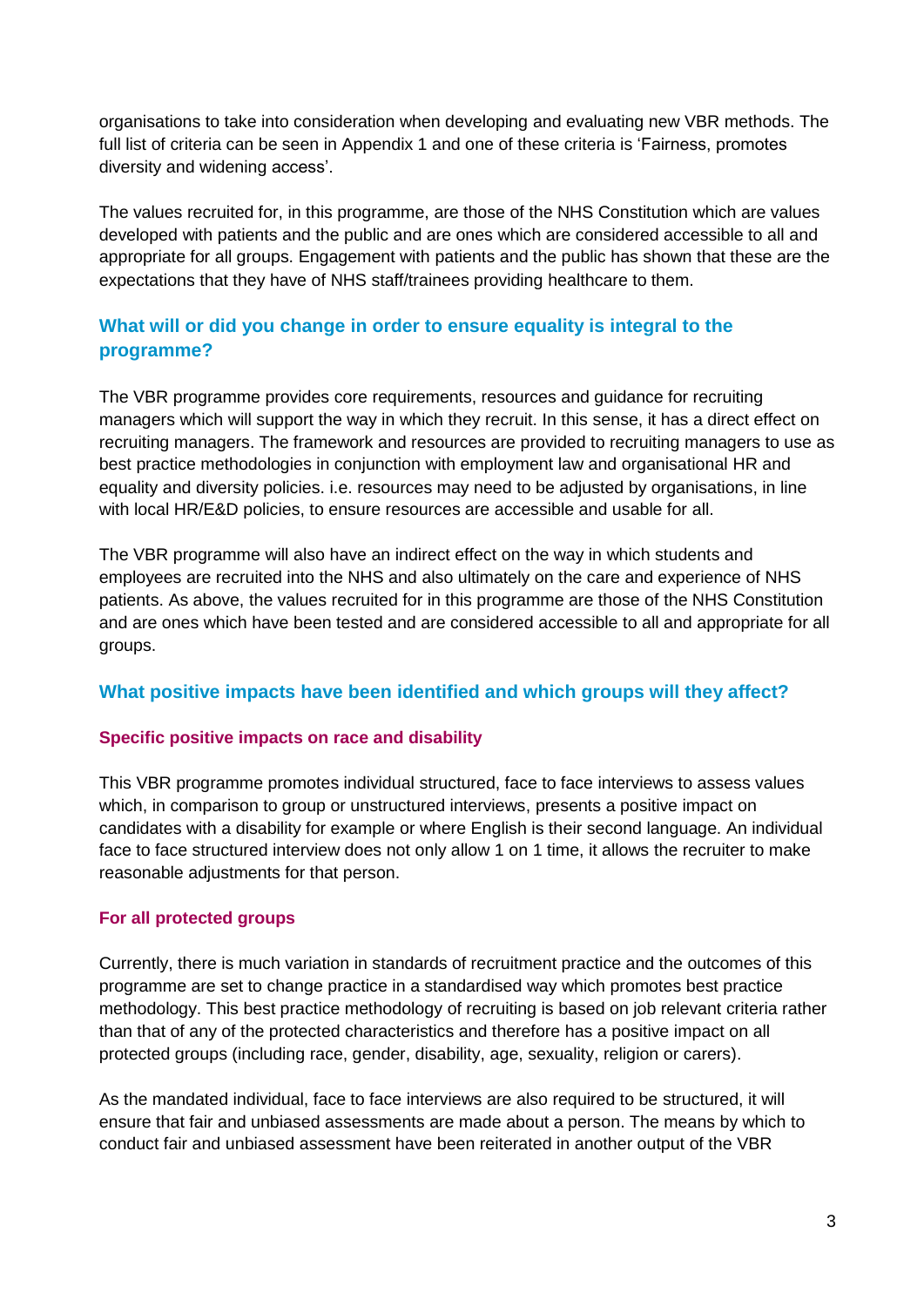programme which is a values based interview training course which is hoped to be undertaken by every NHS Trust and HEI in England.

VBR itself, as mentioned in the evidence, is a non cognitive test. Cognitive tests have been shown to elicit large differences between different subgroups and demographics (Ployhart and Holtz 2008) compared to non-cognitive tests, such as values, therefore VBR has a positive impact for protected groups.

The values recruited for are those of the NHS Constitution of which are values developed with patients and the public and are ones which have been tested and are considered accessible to all and appropriate for all groups. Engagement with patients and the public has shown that these are the expectations wanted from NHS staff providing healthcare to them.

## **What negative impacts have been identified and which groups will they affect?**

#### **Negative impacts on all protected groups, specifically race and disability**

Many organisations, particularly in the HEI sector, use group interviews to assess values which may not have fair and equitable accessibility for candidates being recruited (for example for those with disabilities or where English is their second language). This is because the environment is competitive and a recent baseline survey of HEIs has shown on average only 2-3 minutes of talk time per candidate, if time attributed equally per candidate. This VBR programme promotes individual structured, face to face interviews to assess values which will result in a positive change for many protected groups such as disabilities or where or where English is the person's second language. An individual face to face structured interview does not only allow this 1 on 1 time, it allows the recruiter to make reasonable adjustments for that person to give them a fair opportunity at interview. As the interview is structured, it will ensure that fair and unbiased assessments are made about a person.

## **The Equality Duty**

The equality duty has three aims it requires public bodies to have due regard to. These are detailed below with an explanation of how the VBR programme has taken these into consideration.

#### **1. Eliminate unlawful discrimination**

This VBR programme aims to eliminate unlawful discrimination, harassment, victimisation and any other conduct prohibited by the Act as it promotes individual structured, face to face interviews to assess values. Many organisations, particularly in the HEI sector, use group interviews to assess values which may not have fair and equitable accessibility for candidates (for example with disabilities) being recruited. This is because the environment is competitive and a recent baseline survey of HEIs has shown on average only 2-3 minutes of talk time per candidate, if time attributed equally per candidate. An individual face to face structured interview does not only allow this 1 on 1 time, it allows the recruiter to make reasonable adjustments for that person. As the interview is structured, it will ensure that fair and unbiased assessments are made about a person.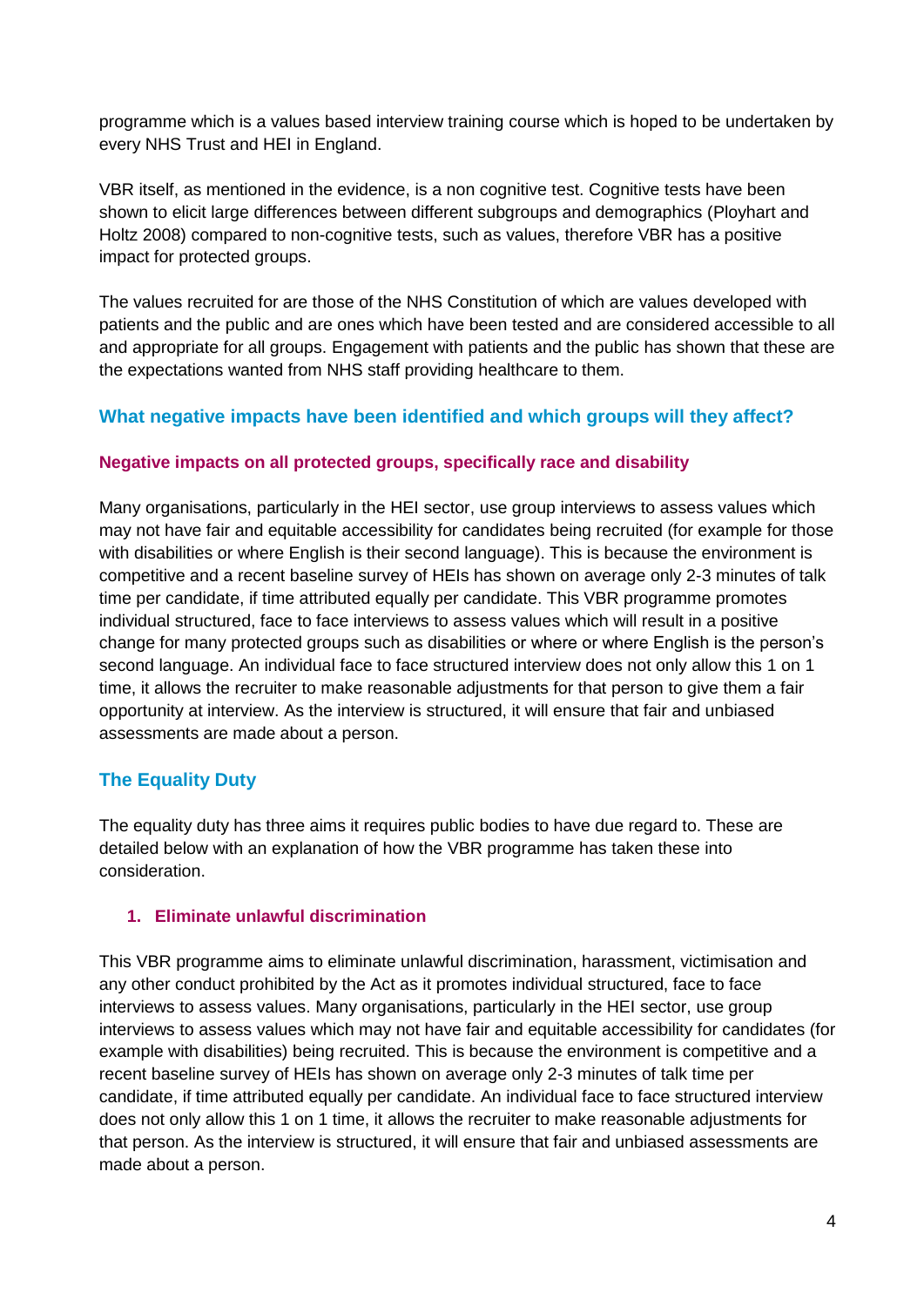The means by which to conduct fair and unbias assessment is reiterated in another output of the VBR programme which is a values based interview training course which is hoped to be undertaken by every NHS Trust and HEI in England.

## **2. Advance equality of opportunity**

The VBR programme will advance equality of opportunity between people who share a protected characteristic and those who do not share it due to the following:

- The VBR programme promotes and mandates best practice recruitment methodology based on job relevant criteria rather than that of any of the protected characteristics which ensures that there is an equal opportunity for all those who fit the required criteria.
- VBR will, through the framework, be requested to be conducted with respect to employment law and local HR and equality and diversity policies and therefore will take all protected groups into consideration and make reasonable adjustments where required.
- VBR is a non-cognitive assessment which has been shown not to discriminate between subgroups like cognitive assessments have therefore positively promotes equality of opportunity.

#### **3. Foster good relations**

The VBR programme aims to foster good relations between people who share a protected characteristic and those who do not share it because it aims to recruit people using the values outlined in the NHS Constitution. These values will foster positive relations, especially under the values of 'working together for patients' and 'everyone counts'.

## **Additional information or evidence required**

A VBR stakeholder advisory group was set up which has ensured engagement and input from key stakeholders across the system in the development of the VBR programme and its outputs. A list of the membership for this group can be found [here.](http://hee.nhs.uk/work-programmes/values-based-recruitment/vbr-stakeholder-advisory-group/)

Local and national engagement with patients, trainees, employers, HEIs and employing organisations has determined which values and behaviours should be seen from NHS staff and trainees and also the way in which they feel VBR should be conducted.

This engagement has been vital in the development of the framework and future work needs to be conducted to ensure feedback is collected from recruiting managers, those being recruited and patients following the launch of the framework to determine whether VBR has achieved its objectives. This will form part of the longitudinal study, commissioned by the Department of Health, to look into the longer term benefits of VBR.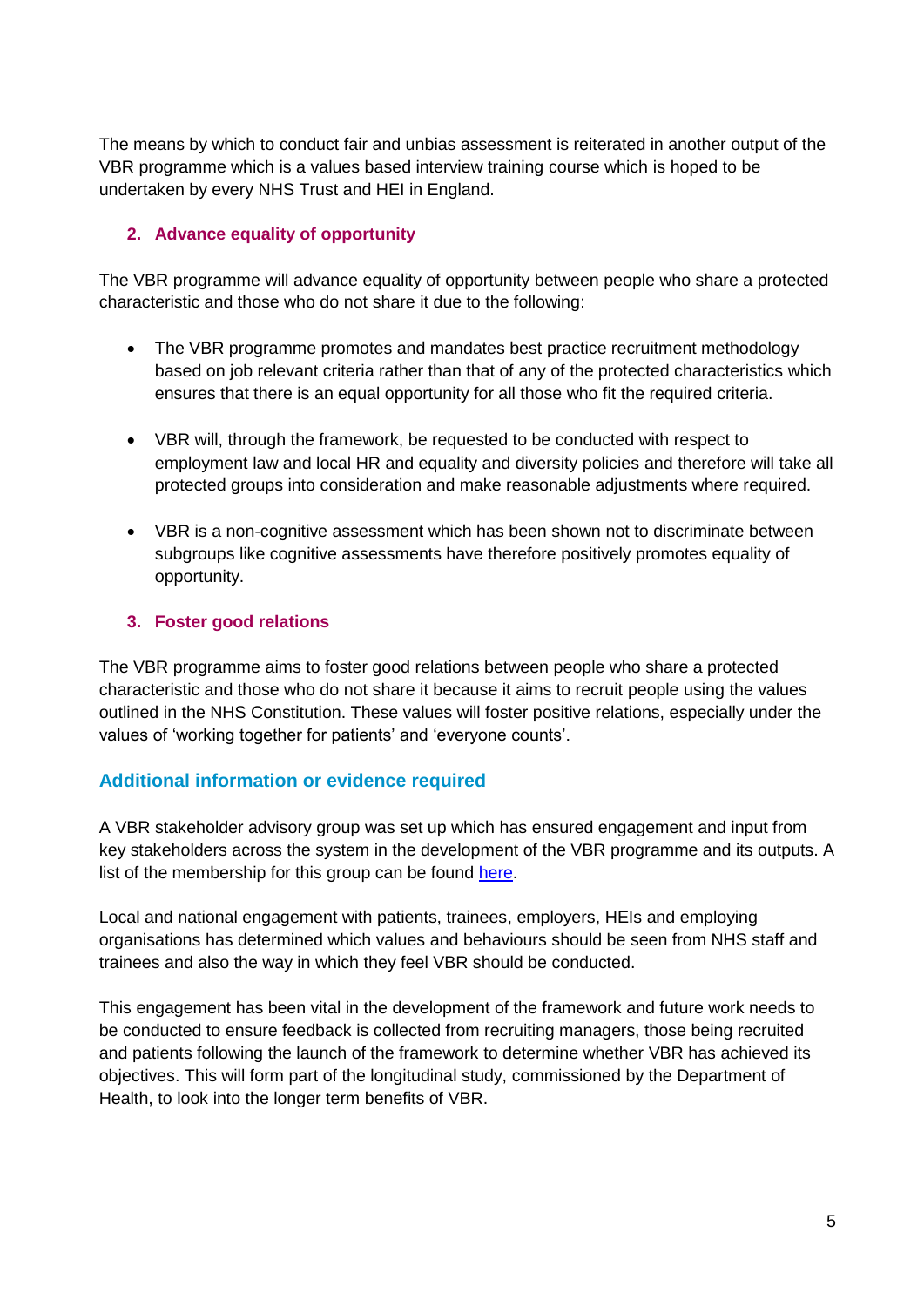## **Overall Conclusions**

Equality and diversity has been an important part of the values based recruitment programme. The equality and diversity assessment, due to be published within the next month, has shown VBR can be seen to positively affect potential equality issues relating to the protected groups (including race, gender, disability, age, sexual orientation, religion and carers) due to the following:

- VBR promotes evidence-based, best practice recruitment methodology on the basis of job analysis and 'job fit' rather than any of the protected characteristics.
- VBR is a non-cognitive assessment which evidence has shown, unlike cognitive assessments, does not discriminate between subgroups.
- The VBR programme promotes individual, face to face, structured interviews to assess values, which can positively affect those who may struggle in a competitive group environment and allows the recruiter to make reasonable adjustments where required.
- Accompanying the VBR Framework is a set of guidance resources and also values based interview training which aims to ensure fair and unbiased assessments are made about a person.
- It is a prerequisite that the VBR framework and core requirements are conducted with respect to employment law and local HR and equality and diversity policies to ensure any impact on protected groups is taken into consideration and action taken.
- The values recruited for are those of the NHS Constitution which are values developed with patients and the public and are ones which are considered accessible to all and appropriate for all groups. Engagement with patients and the public has shown that these are the expectations wanted from NHS staff providing healthcare to them.
- The VBR programme have reviewed the resources included in the framework using 16 evidence based evaluation criteria; one of which is 'fairness and widening participation'. Use of these evaluation criteria will also be encouraged in local assessment of VBR methodologies which will support a standardisation of recruitment processes with respect to equality and diversity.

Future work will be conducted to follow up on the evaluation of VBR methods including, in particular, stakeholder views from the recruiting managers, those being recruited and patients from the protected groups. This will be conducted as both local organisation evaluations of VBR methods and as part of the longitudinal study, commissioned by the Department of Health, to look into the longer term benefits of VBR.

*To note: This equality and diversity assessment is intended to be a live document which will continually be reviewed and updated in light of new evidence.*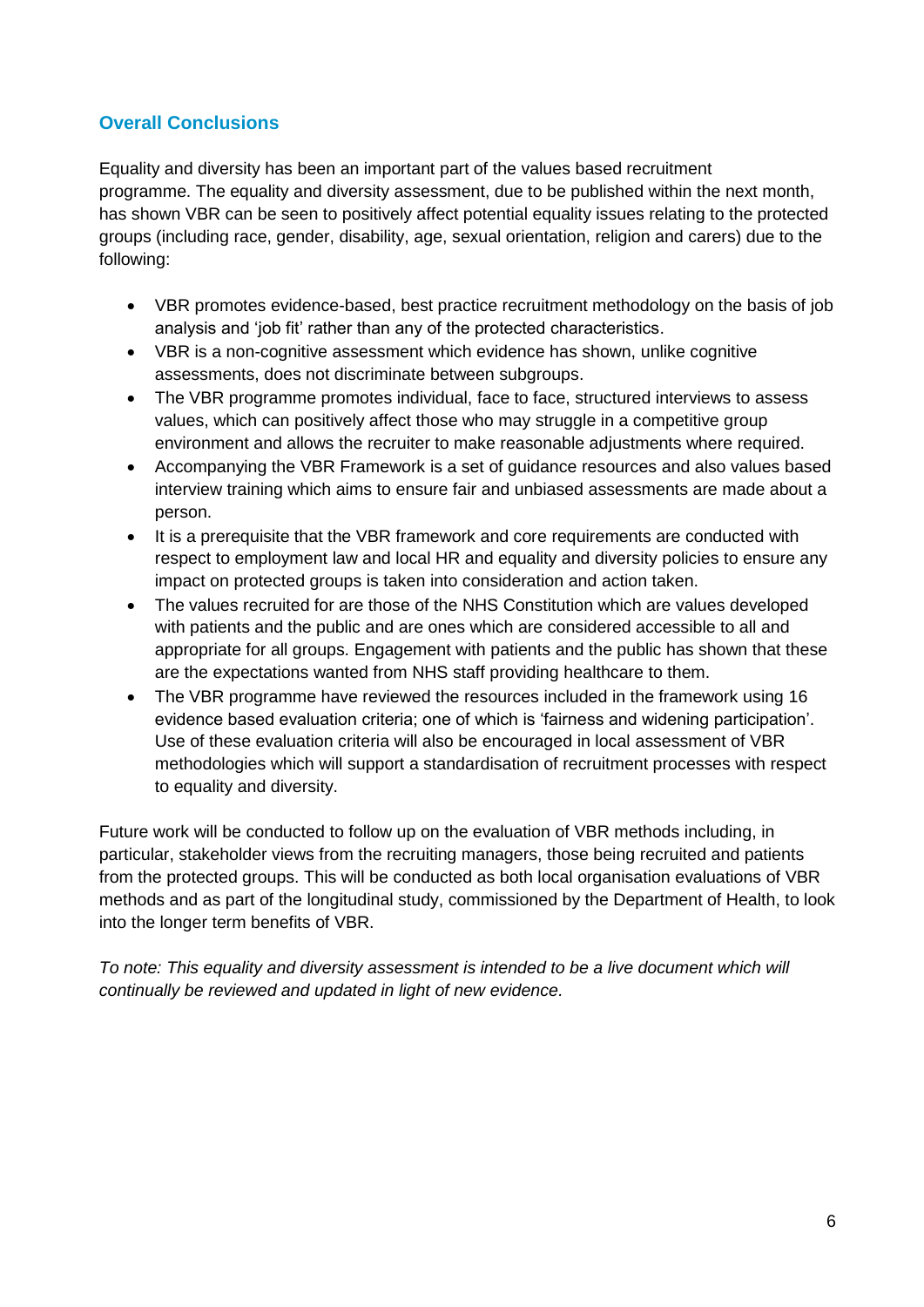# **Appendix 1: Evaluation Criteria for Selection Methods**

| <b>Category</b>                      |    | <b>Evaluation Criteria</b>                                                              | <b>Description</b>                                                                                                                                                                                                                                                                                                                                                                                                                                                                                             | How can this be evidenced?                                                                              |
|--------------------------------------|----|-----------------------------------------------------------------------------------------|----------------------------------------------------------------------------------------------------------------------------------------------------------------------------------------------------------------------------------------------------------------------------------------------------------------------------------------------------------------------------------------------------------------------------------------------------------------------------------------------------------------|---------------------------------------------------------------------------------------------------------|
| <b>Accuracy and</b><br>effectiveness |    | 1. Evidence of reliability                                                              | A selection method is reliable if it is consistent in how it<br>assesses candidates under varying conditions. For<br>example, it should not make a difference if a candidate sits<br>the test in the morning or afternoon.                                                                                                                                                                                                                                                                                     | • Psychometric evaluation by<br>experts                                                                 |
|                                      | 2. | <b>Evidence of validity</b>                                                             | The selection tool measures what it claims to measure, it<br>should be relevant, precise and accurate.                                                                                                                                                                                                                                                                                                                                                                                                         | • Psychometric evaluation by<br>experts                                                                 |
|                                      | 3. | Arrangements for on-<br>going validation,<br>evaluation and<br>development are in place | Best practice selection is an iterative process, starting with<br>a job analysis to define the selection criteria.<br>After<br>selection has taken place, the predictive validity of various<br>selection tools can be evaluated. Results from validity<br>studies are then used to review the original selection<br>criteria and choice/design of selection<br>methods.<br>Information here can be used to make continual<br>improvements and help to develop the process to optimise<br>selection decisions. | • Appropriate data is collected<br>• Validation data is analysed by<br>experts in selection             |
|                                      | 4. | <b>Susceptibility to coaching</b>                                                       | The extent to which access to coaching taken to improve a<br>candidate's test-taking skills and provide an advantage to<br>a candidate's standing in the selection process.                                                                                                                                                                                                                                                                                                                                    | • Comparison group research<br>studies                                                                  |
|                                      | 5. | <b>Fairness, promotes</b><br>diversity/ widening access                                 | This is based on three principles; 1) valid selection criteria;<br>2) accurate and standardised administration by trained<br>staff;<br>3) monitored outcomes and meets equalities impact<br>assessments.                                                                                                                                                                                                                                                                                                       | • Evaluation questions posed to<br>candidates.<br>• Analysis of sub-group differences                   |
|                                      | 6. | <b>Legality</b>                                                                         | The extent to which the design of a selection process and<br>the decisions generated is legally defensible. Selection<br>processes that are perceived as unfair are more likely to<br>result in legal case initiation.                                                                                                                                                                                                                                                                                         | • HR experts in employment law                                                                          |
| <b>Cost and</b><br>efficiency        | 7. | <b>Scalability for high volume</b><br>recruitment                                       | The extent to which a selection process can be scaled up<br>or down and remains efficient and effective for different<br>volumes of applicants.                                                                                                                                                                                                                                                                                                                                                                | • Data modelling with interpretation<br>of costs of implementation and<br>validity of selection methods |
|                                      | 8. | <b>Efficiency</b>                                                                       | The costs involved and the time taken in developing and<br>implementing the selection tool(s).                                                                                                                                                                                                                                                                                                                                                                                                                 | • Analysis of costs by recruiters<br>and managers                                                       |